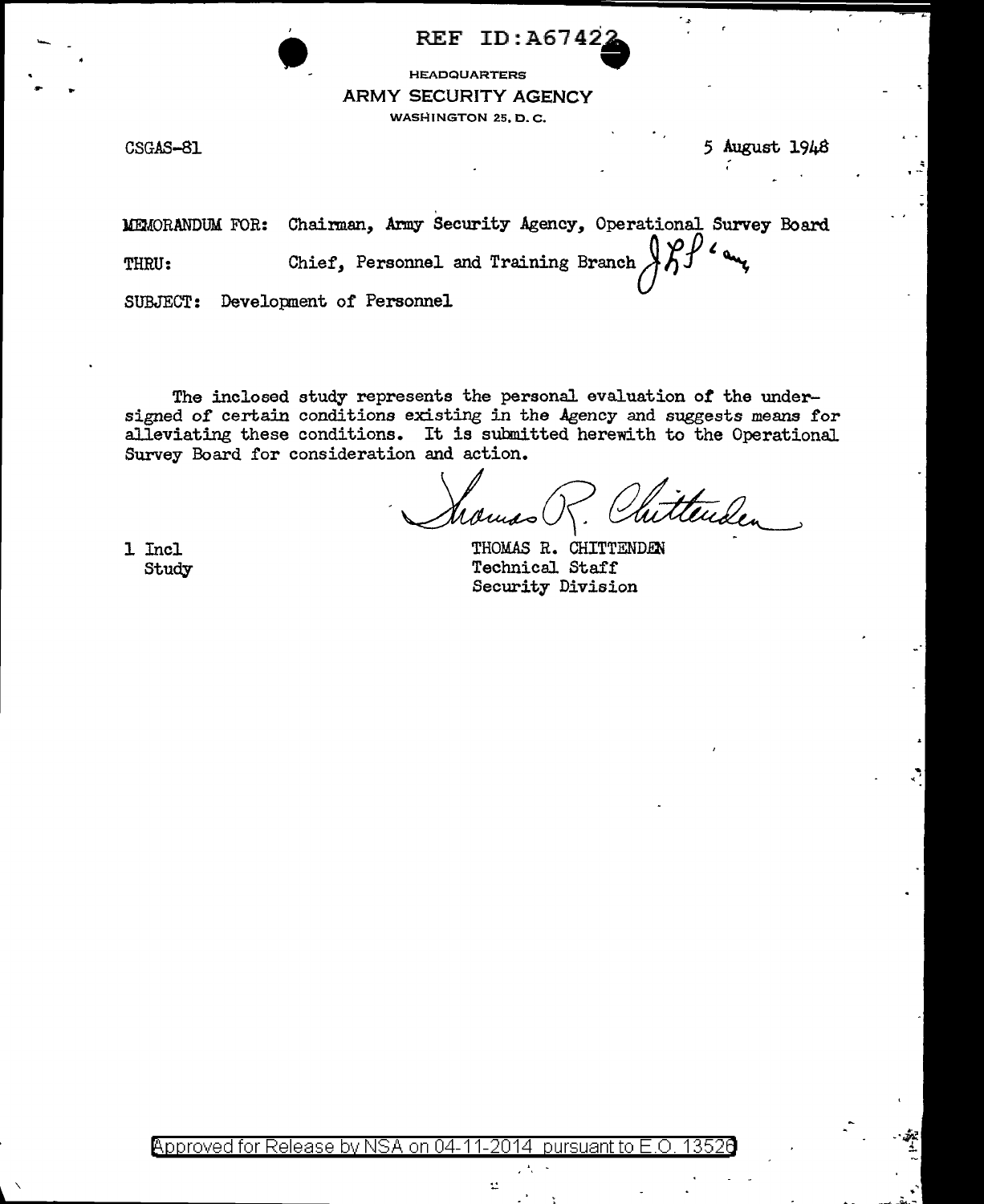REF ID:A6742.

1. There has been considerable discussion and ferment within the Agency the past few months about the internal weaknesses of the organization. Although no organization can meet all problems and situations with equal strength and aplomb, it has been felt by several, myself included, that there are certain areas of difficulty and weakness. Some inefficient procedures have been noted; serious mistakes have been made and the lack of coordination and initiative have, at times, been deplorable. But have these inefficiencies, errors, and sterilities been entirely the fault of the organization, that is, of the present arrangement of functions? <sup>I</sup> think not. An organization is a combination of functions and attitudes or, more simply, work and people. The arrangement of the functions constitutes the machinery for operating while the attitudes of the people determine the manner or effectiveness of the operations. Unfortunately the greatest amount of attention is given to the machinery and practically none to the manner. Thus, when an organization begins to lessen in effectiveness the usual reaction is to turn a suspicious eye upon the machinery and to ignore or forget the attitudes governing it. This memorandum, however, looks the other way. It presents my reaction to some of the prevailing attitudes and suggeBts means for shoring up those which are weak.

2. My reason for examining the attitudes rather than the machinery is simply that after surviving several agency, division, and branch reorganizations, I have never been able to find any improvement in the effectiveness of the operations or the morale of the people. Usually, both are lower. As a result, it was not difficult to conclude that the real trouble lay in the less tangible half of an organization - the attitudes of its people, particularly its management people. Thus, I believe that the real difficulty in the Agency, is in its basic consideration of individuals. This is not the same as its personnel policy, which is an arbitrary arrangement for caring  $f\tilde{or}$  the administrative needs of the people and bears the same relation to the constructive development of a person as the grade-school procedure of forming lines of boys and girls outside the school building in order to get them into the bated structure bears to their education. In other words, both insure that the person is in the proper position for instruction (development) but neither insures that he will be given that instruction. This assurance must come from a more basic policy. In the school system this policy is the concept of education prevailing in a locality. In a production organization it is the concept of management. In other words, it is the attitude of management toward the direction and development of the people within the framework. Persons of average intelligence, if appealed to and directed properly, can make practically any organizational machinery work effectproperty, can make practically any organizational machinery work effect-<br>ively. If managed in such a manner that they know WHAT to do and WHY they ively. If managed in such a manner that they know WHAT to do and WHY should do it, they will find means of making the machine work, however should do it, they will find means of making the machine work, however creaky it may be.

J. It is the concept of management prevailing at ASA which I believe to be the source of the present difficulties. Specific examples of this concept are complicated to relate, difficult to lift free of entangling circumstances, and often embarrassing. It is not possible to relate all and it is unfair to put down only a few. If specific examples are required

 $\frac{1}{2}$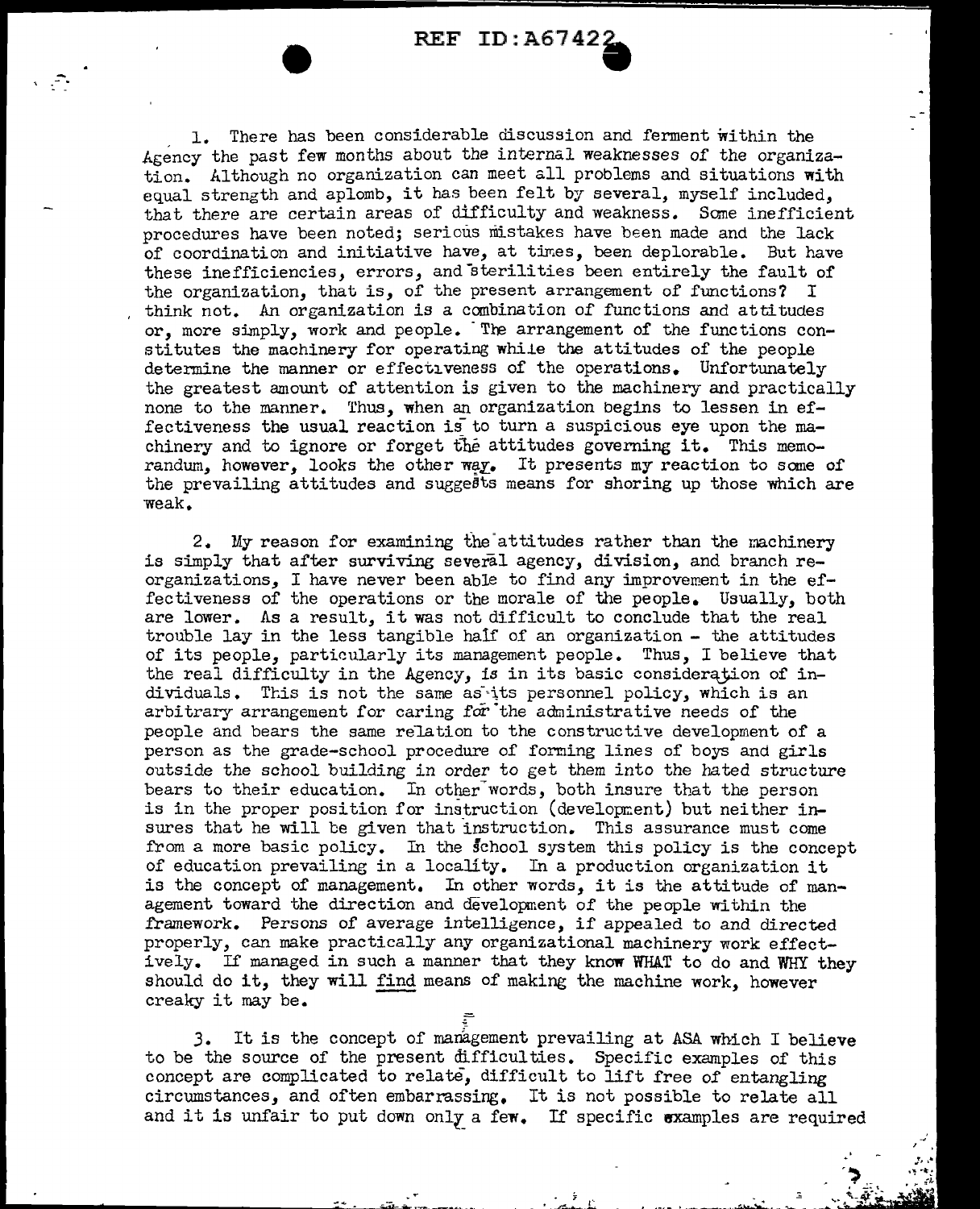before this line of reasoning can be accepted, then, as the ads say, they will be furnished upon request. Otherwise only the generalizations drawn from observation of specific incidents will be cited. There are three of these generalizations. Each will be stated and examined separately.

4. The first generalization is that there is considerable responsibility without accountability. This lack of accountability for actions seems to arise mostly out of the ccmmendable desire to be good natured. However, whatever the merit of its source, the effect is that of lack of firmness. Or, to paraphrase a famous slogan, it is representation without taxation. It is not enough that persons have responsibility. There must be some regular and effective means for determining if they are meeting their responsibilities in an effective manner. If they are, then they should be so informed. If they are not, they should be called upon to explain why not and what, in their opinion, is required to meet the difficulty. This is not a cry for more discipline or restrictive administrative measures. No. This is suggested in the belief that it is better to check regularly upon the manner in which a person is discharging his responsibilities than to check only when a mistake has been made or an oversight noted. They feel that they have important responsibilities to meet every day in the efficient conduct of their branch. However, they also feel that the only time the Agency is aware of them is when a mistake has been made or when sanething special is afoot. Whether or not this feeling has basis in fact is not the question now. It exists--and if the Agency is to function with that effectiveness which comes only from persons who are interested in being effective and not just in being here, it must be eradicated. To erase it will require persistent and deliberate pursuit of a policy of requiring all persons who have responsibilities to meet these responsibilities and of regularly and frequently checking upon their manner of meeting them.

5. The second generalization is that there is no feeling in the Agency, of interest in the development of individuals. Perhaps this impersonal feeling is inherent in government service. Having worked only at this Agency, I am not competent to judge that. But certainly here there is no discernible policy of "bringing a man along." This is a fatal weakness and one of the basic reasons, though mention of it is seldan found in the official reasons for separation, for the melting away from this Agency of top quality people.

a. To be more specific, the development of which I speak is the developnent of the innate qualities of self-reliance, independence, and confidence which exist in varying degree in all persons. These qualities form three sides of the hexagon known as morale - the other three being interest, money, and work. Most of the positions in the Agency offer these latter three  $-$  but scant provision is made for the former. It is true that these are the most difficult qualities to bring out in a person. Certainly our standard American educational system does little to nourish them, and, if one reads the newspapers carefully, one must conclude that the average home doesn't offer much encouragement to them either. But if a person doesn't bring to the job the mental temper necessary to do it well, where can he get it? The only alternative left is for him to get it on the job.

 $\tilde{\cdot}$ 

2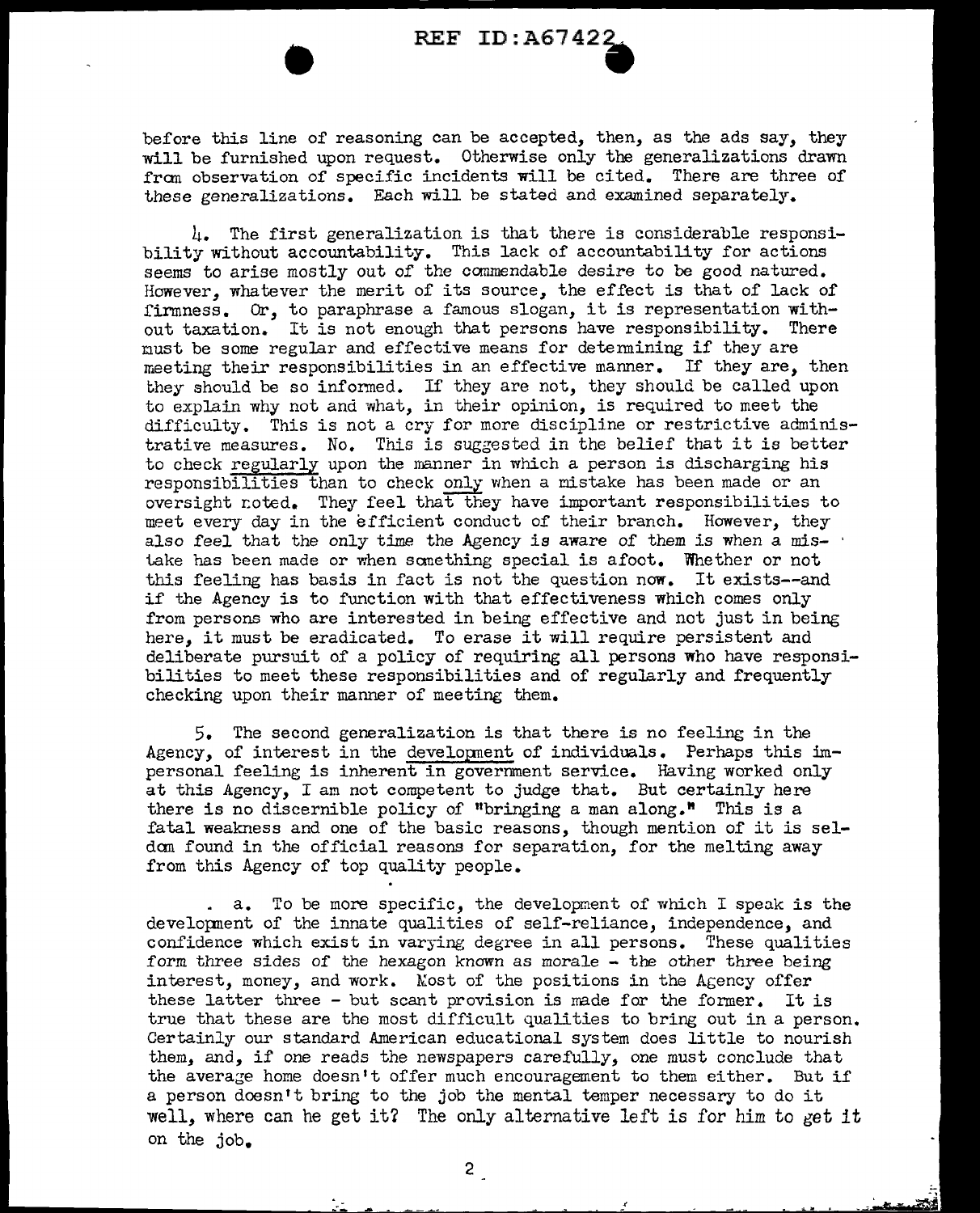b. Is this possible? Is it being done? The answer to the latter question is simple,  $-$  "No. Not in ASA, or many other places for that matter." To the former I say "Yes - with qualifications." It can be done but the effort is enonnous and exacting. The course to be followed is as simple as that statement which I made in the memo of June  $1947$ , "The course of action necessary is to develop self-reliance in the persons performing operational and supervisory functions....<sup>"</sup> Of course, actually following this is considerably more canplex than simply stating it. The difficulty of attempting it has been emphasized not because I am afraid that it cannot be done but because I realize that one's first impression *of* this approach is that it is impractical and idealistic. In this instance the first impression is not a true one for when the practical side of it is carefully considered, it will be seen that it is not beyond the scope of any of us.

c. The practical application of this idea consists of drafting a specific program for the positive and active development of the working and supervisory people. This paper recommending the adoption of the policy of development is not the place in wnich to attempt to draw up a detailed and specific program. The strength and chance for success of such a program is determined almost completely by the care and intelligence with which it is shaped for each type of work in each branch. It requires planning in each echelon for the different types of work performed on that echelon. Some concrete examples of actions which could be taken in the implementation of a program of development might be helpful in clarifying the scope and means of such a program and of emphasizing its practical nature. Some examples follow:

- (1) Institute the practice *of* work credits by having the name of the person preparing a letter, draft of a document, plan, or staff study appear on the work until such time as it leaves *a* Division. This would acquaint each Division Chief with the type and quality of work performed by persons who at present are mere faces in the hallways or names on a roster. It would appeal directly to the pride and sense of responsibility of each person and would result in better quality work. It is only natural that work upon which a person's name would be appearing would assume more :importance to him and would be given more attention.
- (2) Invite personnel other than branch chiefs to raeetings at which policies or problems specifically affecting their work will be discussed or fonnulated. Depending upon the situation, such persons may or may not be asked to take active part in the discussion. Whether they do or not will not matter a great deal in the effectiveness of the procedure. The important fact is that each is being permitted to see the complete action and interaction involved in the determination of a policy under which he is going to have to work. Adoption of this development procedure alone would increase

,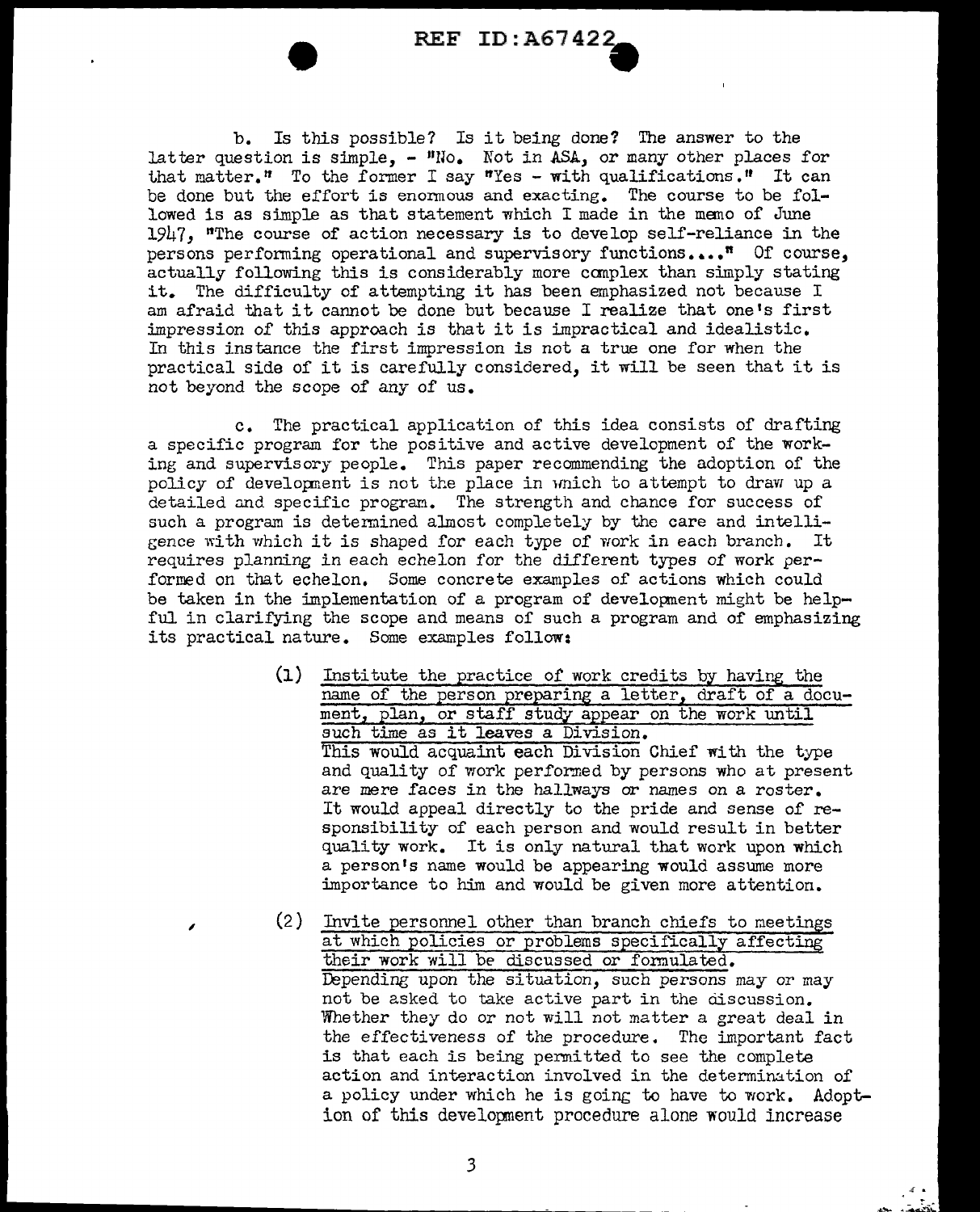REF ID:A6742.

the effectiveness of a Division by eliminating the misunderstanding and cynicism on the working levels about the abilities of the persons on the managerial levels. Let them see and participate in (even if only as an auditor) the difficulties facing and the peculiarities of the forces exerted upon a Division. In other words, bring the persons concerned, not indiscriminately, into the picture at the start rather than at the end and I guarantee that the results which he will produce will excel any produced in the past. Furthermore, after a few such sessions, a pattern of the ability of each person to respond to the stimulus of development activities will be discernible. This pattern can then be used in furthering or changing the developnent programmed for each.

- (3) Inform persons concerned when their work is rejected or changed by higher authority and, if known, why it was rejected or changed. It is appreciated by most persons that a portion or all of a piece of work submitted to higher authorities may not be acceptable or express exactly what is desired. What is not appreciated by anyone is to have the work altered or rejected canpletely without being inforned of the action or the reason for it. It is possible that the point upon which the rejection was made could be avoided in the future  $-$  but this is possible only if the preparing party is informed.
- (4) Adopt a policy of telling workers the WHY of a project as well as the WHAT and *HOM*, whenever it is possible to do so. It is the WHY of a project which stimulates thinking. If it is not nade known, then the possibility for working personnel contributing suggestions or ideas concerning it has been eliminated. Certainly many of the projects in this Division are difficult enough without restricting the possibility for ideas concerning them
- *(5)* Invite persons whose work is concerned to meetings at which personnel from ASA field units present their problems or comment upon operations in general. At this sort of meeting particularly, the participation of working persons can be limited to listening without reducing the effectiveness or the benefit of the meeting to him. By attending such meetings he will gain an appreciation of the scope of ASA activities and the difficulties being wet by ASA outside of Washington.
- (6) Encourage individual ~orkers to attend trade schools or colleges particularly in the study of subjects related to their work here.

. der

to emanate from the operating levels.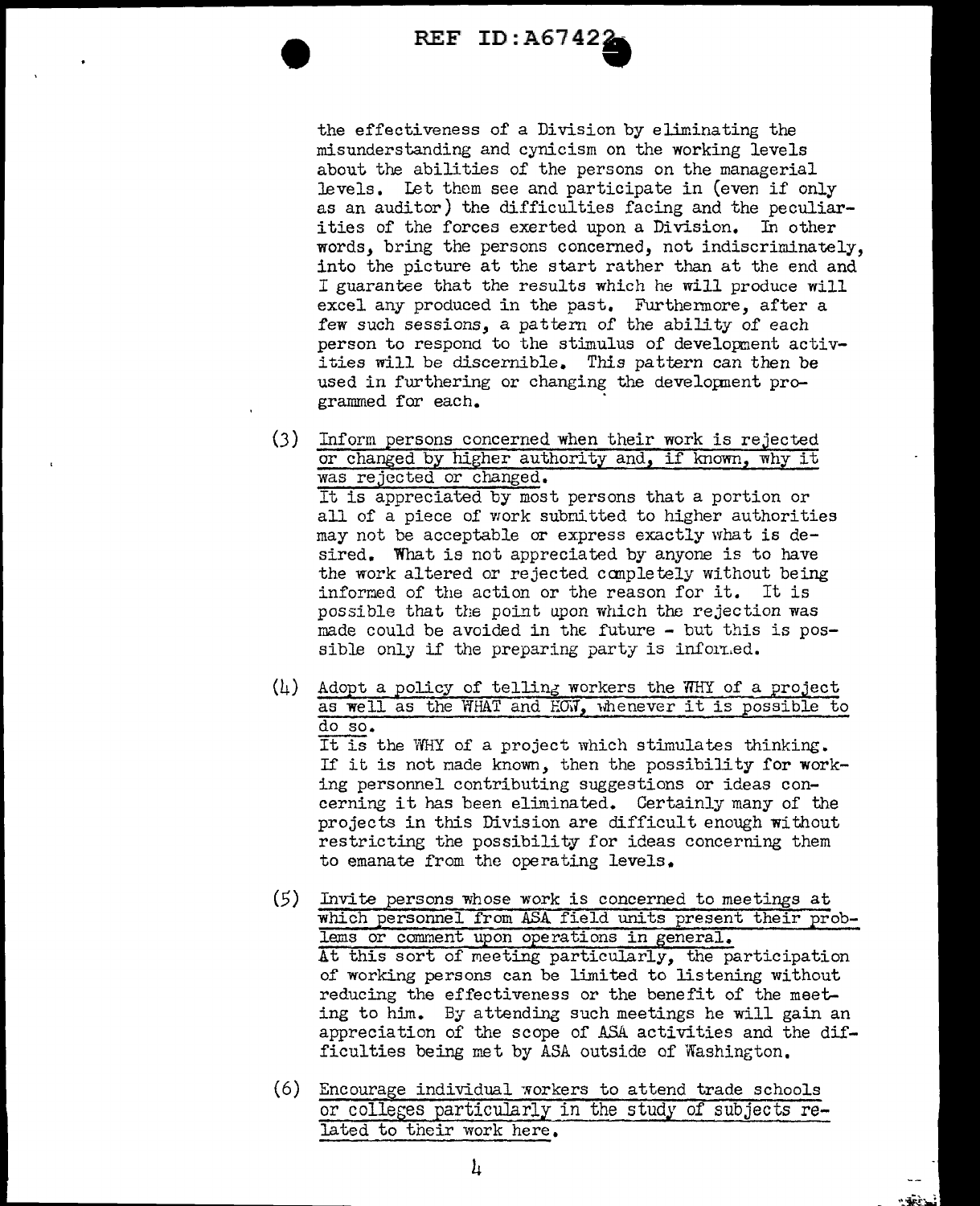

Extend help in the cases warranting it by putting the weight of the Agency behind the efforts of an individual to enter a particular qchool; or, more practically, by making adjustments in the working schedule of the person when such can be made without detriment to the work.

(7) Institute courses of instruction in technical subjects having direct relation to the work. Courses in granmar, mathematics, electronics, and practical machine work would have direct application to the operations of the Division. The course in electricity presently being conducted by AS-81 is an excellent start in the right direction. Other branches should be urged to fallow suit.

d. Thus the essence of this developnent program is recognition, encouragement, and opportunity for experience. The actual initiation of it requires careful planning and adaptation to the type of work and individuals performing it for probably each person **will** react differently to overtures of development. In some sections development will take the form of increasing a person's skill or introducing him to new skills. In others, it will be aimed at increasing the person's initiative, experience, judgment, and sense of responsibility.

e. The program cannot be accomplished or even launched by a directive. In fact the publishing of a directive would have an undesirable effect because it would produce so much the air of a reorganization or new personnel policy that it would be received with c<sub>ornicism</sub> by the many, many persons who have seen several reorganizations blaze and fade without having improved the operations or their status. No, a directive would only abort it. And so would a campaign of printed platitudes. large signs bearing the word "DEVELOF" would be as laughable and ineffectual as IBM's <sup>11</sup>THINK" cards. Implenentation of the program must be accomplished by gradual absorption of it by all supervisors from a tivision Chief to the head of a sub-unit. Its effectiveness depends upon active and continual pursuance of it, intelligent application of it, and unccmpromising faith in it.

6. The third, and last, generalization is concerned with the selection of supervisors. One of the major problems which has confronted the Agency since its first expansion in  $1942$  has been the problem of choosing supervisors and training them in the tricky business of employee relations.

a. During the tine I have been at Arlington Hall Station there have been at least five drives to overcane the problem of poor supervision. There have been formal lectures. There have been six hour training courses for supervisors conducted by local experts. There have been experts imported from industry to conduct a two weeks course in employee relations. Unfortunately each of these courses was completely unrealistic and superficial; the industry one was particularly bad, based as it was on a back-slapping, Rotarian approach to employee-supervisor

5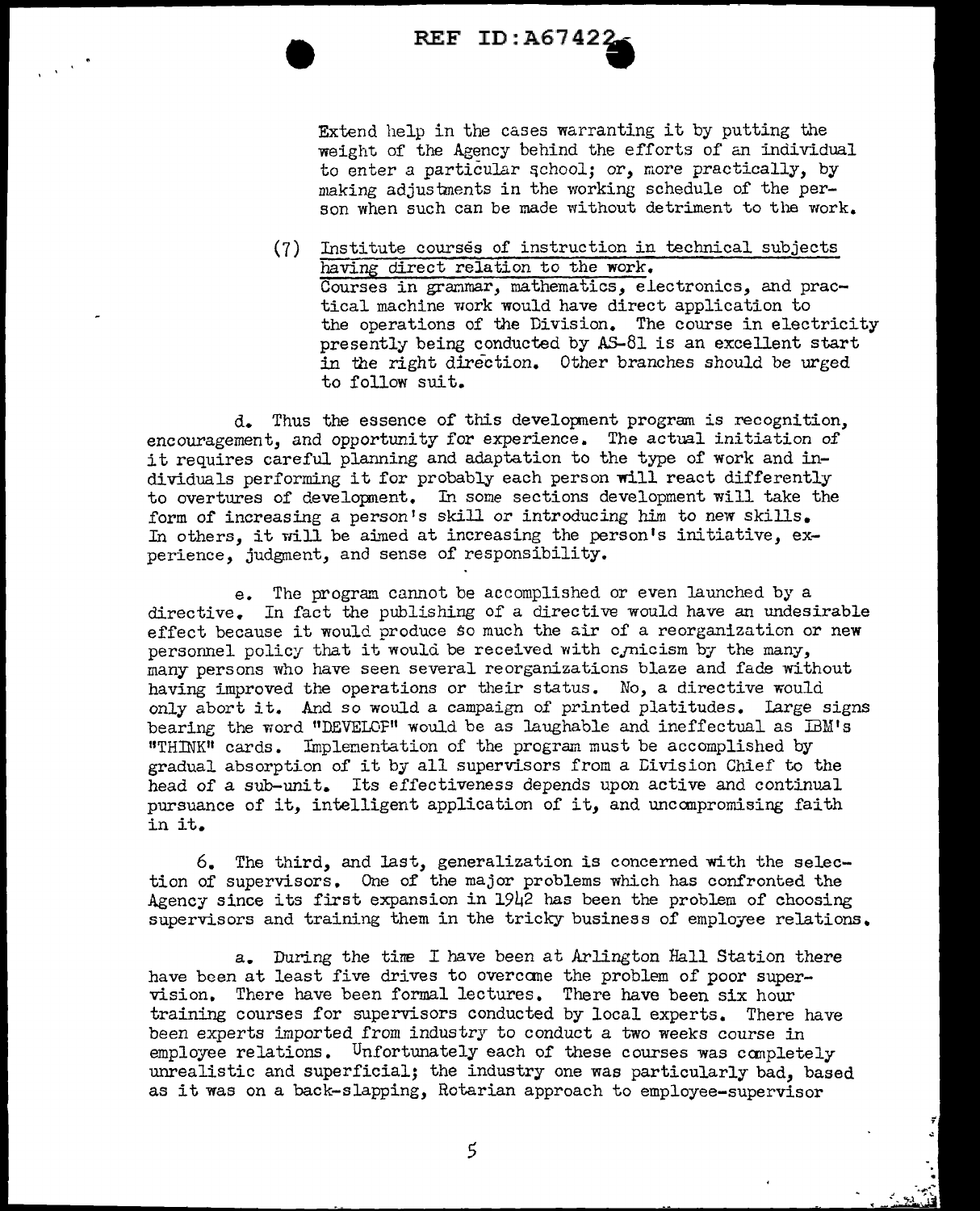REF ID : A67 42.

relations and ignoring completely the fact that most of the persons working at this Agency are a bit more intelligent, perceptive, and sensitive than the average drill-press operator. These courses merely scratched the surface of this complex problem and in doing so scratched the supervisors into irritation and resistance to all fonnal lecture methods of attempting to overcane the problen. Oddly enough there was very little doubt in anyone's mind that the problem existed and that it was a serious one, but all agreed that a finger pointing lecture, or even a buddy-buddy one, was not the solution.

b.. As bad as these courses were, they were at least an attempt to meet the supervisor-employee relation problem. The more basic problem of instructing the top management in the selection of supervisors has never been faced, to the best of my knowledge. It is certain that some of the employee-supervisor relations problems would be eliminated if the supervisors were chosen with greater care. Viewed from the outside, the basis upon which supervisors have been chosen seems to be a curious mixture of seniority, sex, and default. In other words, the senior member of a group is chosen; many times if the senior member is a woman she will be passed over in preference for the senior male member; and oftentimes, supervisors chosen pro tem will becane the permanent supervisor because the person making the choice forgets after a while that Henry was only to serve until the permanent supervisor was selected.

c. Of course, this is only the view from the outside. What is it from the inside? Is there a written policy which stipulates how a supervisor shall be chosen? Are examinations given to determine the psychological and technical fitness of the candidates to supervise, lead, and direct others? Are the persons to be supervised permitted to express their views on the candidates? Is final commitment withheld until the person selected has given some evidence of his supervisory ability? I cannot give an unequivocal  $\mathbf{u}_0$ <sup>n</sup> to each of these questions - but I have never seen these procedures or anything similar to them employed here. They may have been used in isolated instances, but they are not used regularly. They should be. The selection of supervisors and, when selected, the developnent of their abilities to administer, Je ad, and direct are among the most important actions of the top level administrators. Actions of such importance should be guided by a definite, progressive policy and not be left to the vagaries of each administrator.

d. Unlike the discussion about developnent, this one is not as difficult to reduce to a specific policy. Furthermore, it lends itself readily to pranulgation by directive. In fact the primary action required is the drafting, adoption, and publication to all members of the Division of a policy governing the selection of supervisors. Regardless of whether the policy is imaginative or based on straight seniority. this action alone, by defining for all to see what the policy of the Division is, would be a stabilizing influence. The present doubt which most persons have regarding their possibilities for advancement to supervisory positions would be replaced by the facts. However, in the interests of not only removing doubt from people's minds but also giving

..

6